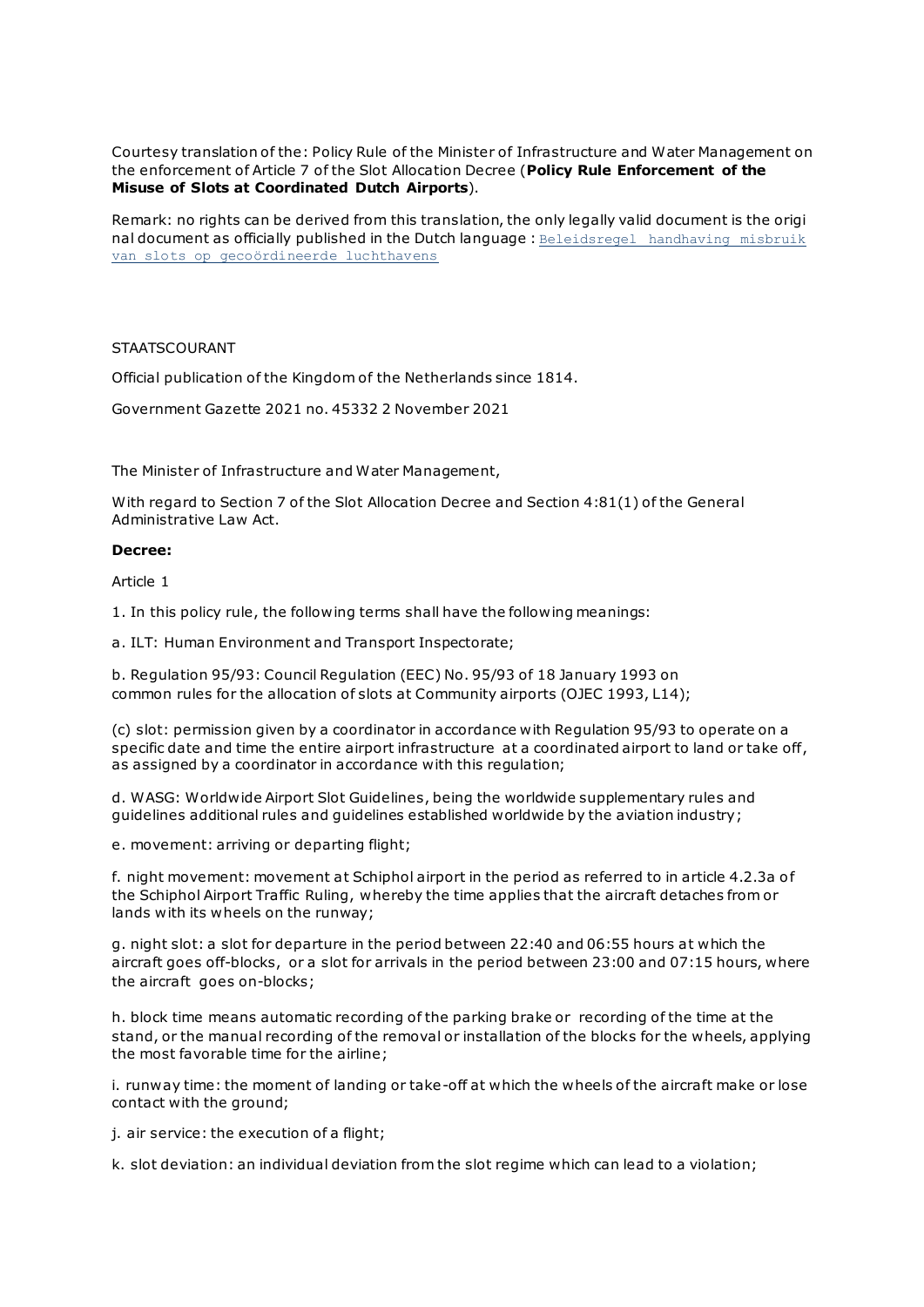l. IATA season: season as described in the WASG;.

2. The definition of terms in article 2 of Regulation 95/93 and article 1 of the Decree on slot allocation shall apply mutatis mutandis.

### **Article 2**

In article 7, paragraph 1, of the Decree on Slot Allocation the following terms have the following meaning:

a. 'repeatedly' means more than once within one IATA season;

b. 'times that differ substantially':

1°. a departure or arrival time which differs in terms of block time by more than 60 minutes from the allocated slot; or

2°. a night movement without an assigned night slot, taking into account a margin of 2 minutes deviation from the runway time;

c. "Substantially different way": the use of a slot with a different aircraft type, number of seats, origin or destination, STC code or any other substantial deviation than that indicated by the air carrier at the time when the slot in question was allocated.

### **Article 3**

When calculating an administrative penalty pursuant to Section 11.16, paragraph 1, section e, under 5°, Aviation Act, the penalty catalogue included in Annex 1 shall be applied.

### **Article 4**

1. The imposition of an administrative fine in accordance with article 3 shall in any case be waived in the following situations, provided that the act of the air carrier was unforeseen, unavoidable and not attributable to the air carrier:

a. unexpected, unavoidable technical failure of the aircraft, which causes the slot violation;

b. technical failures, damage or compulsory checks resulting from external causes which causes the slot violation;

c. strikes or industrial action causing the slot violation;

d. any air traffic control measures causing the slot violation;

e. medical emergencies causing the slot violation;

f. weather conditions causing the slot violation;

g. tailwinds and headwinds for which the schedule could not be adjusted and for which the violation could not be prevented by adjusting flight speeds;

h. political situations causing the slot violation;

i. wars or conflicts causing the slot violation;

j. security reasons causing the slot violation;

k. unloading of unaccompanied hold baggage in accordance with Regulation (EC) No 300/2008 of the European Parliament and of the Council of 11 March 2008 on common rules in the field of civil aviation security and repealing Regulation (EC) No 2320/2002 (OJEU 2008, L 97), unless that baggage has been separated due to factors beyond the control of the passenger or has been subjected to security controls;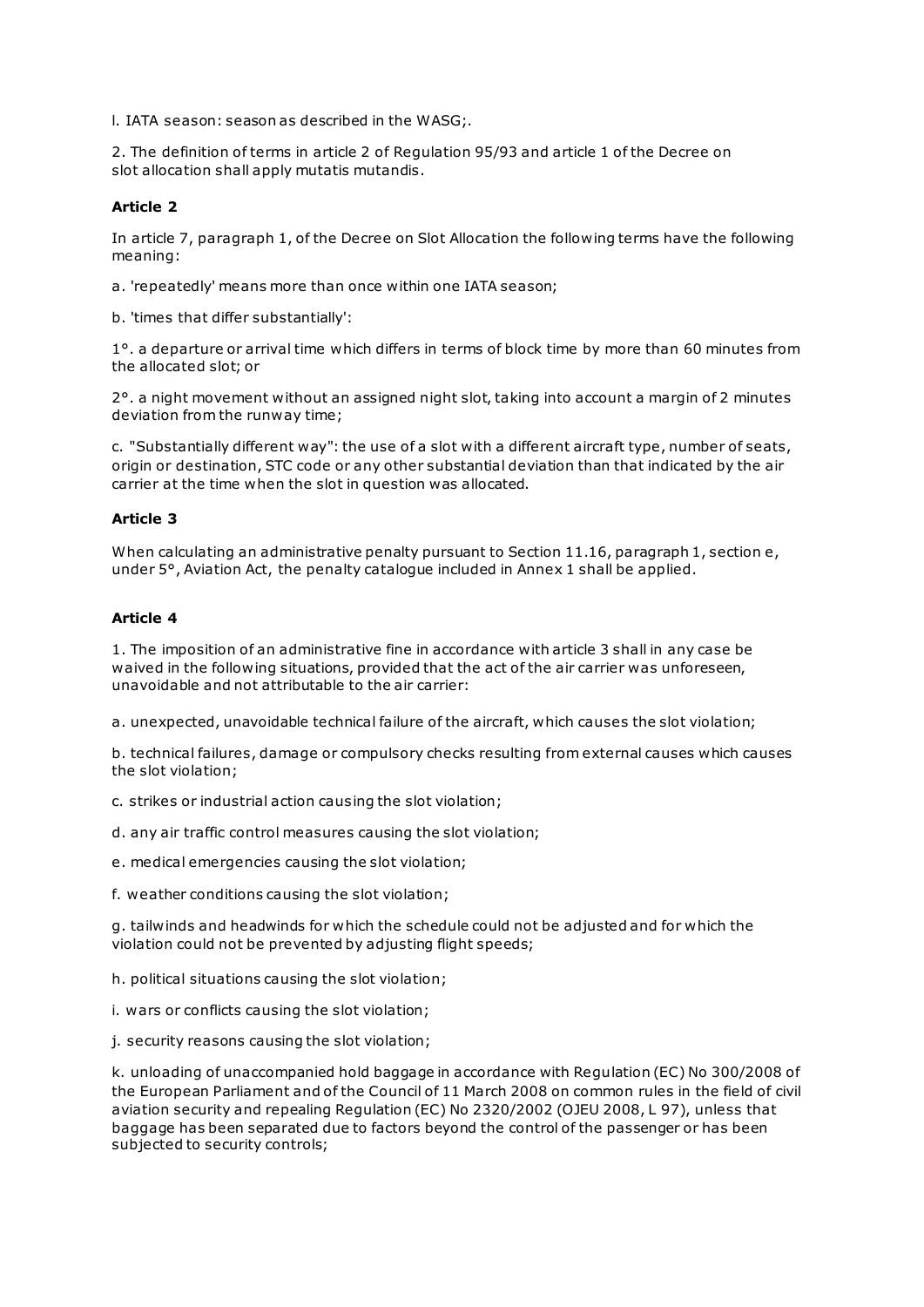l. delays caused by the late boarding of passengers with reduced mobility by the airport authority in accordance with Regulation (EC) No. 1107/2006 of the European Parliament and of the Council of 5 July 2006 concerning the rights of disabled persons and persons with reduced mobility travelling by air (OJEU 2006, L 204); or

m. other reasons that satisfy the conditions in paragraph 1.

2. The air carrier that has operated the flight shall provide the ILT with written, substantiated evidence if it invokes a justification.

3. If one of the situations referred to in the first paragraph has occurred on an earlier flight, as part of a rotation, the justification may apply to a later flight of the rotation.

4. If several slot deviations are found with an air carrier within one IATA season, the ILT may require the air carrier that performed the flight to implement an improvement plan to prevent further slot deviations within that IATA season.

5. In the event of failure to implement an improvement plan as referred to in paragraph 4, no appeal can be made to a justification.

### **Article 5**

This policy rule shall take effect from the day after the date of publication of the Government Gazette in which it is published.

### **Article 6**

This policy rule shall not apply to the enforcement of violations of Section 7 of the Decree on Slot Allocation that have been committed prior to the entry into force of this policy rule.

### **Section 7**

This policy rule shall be cited as: Beleidsregel handhaving misbruik van slots op gecoördineerde luchthavens.

This policy rule and the explanatory memorandum shall be published in the Netherlands Government Gazette.

The Minister of Infrastructure and Water Management,

On behalf of the Minister:

INSPECTOR GENERAL OF THE ENVIRONMENT AND TRANSPORT

J. van den Bos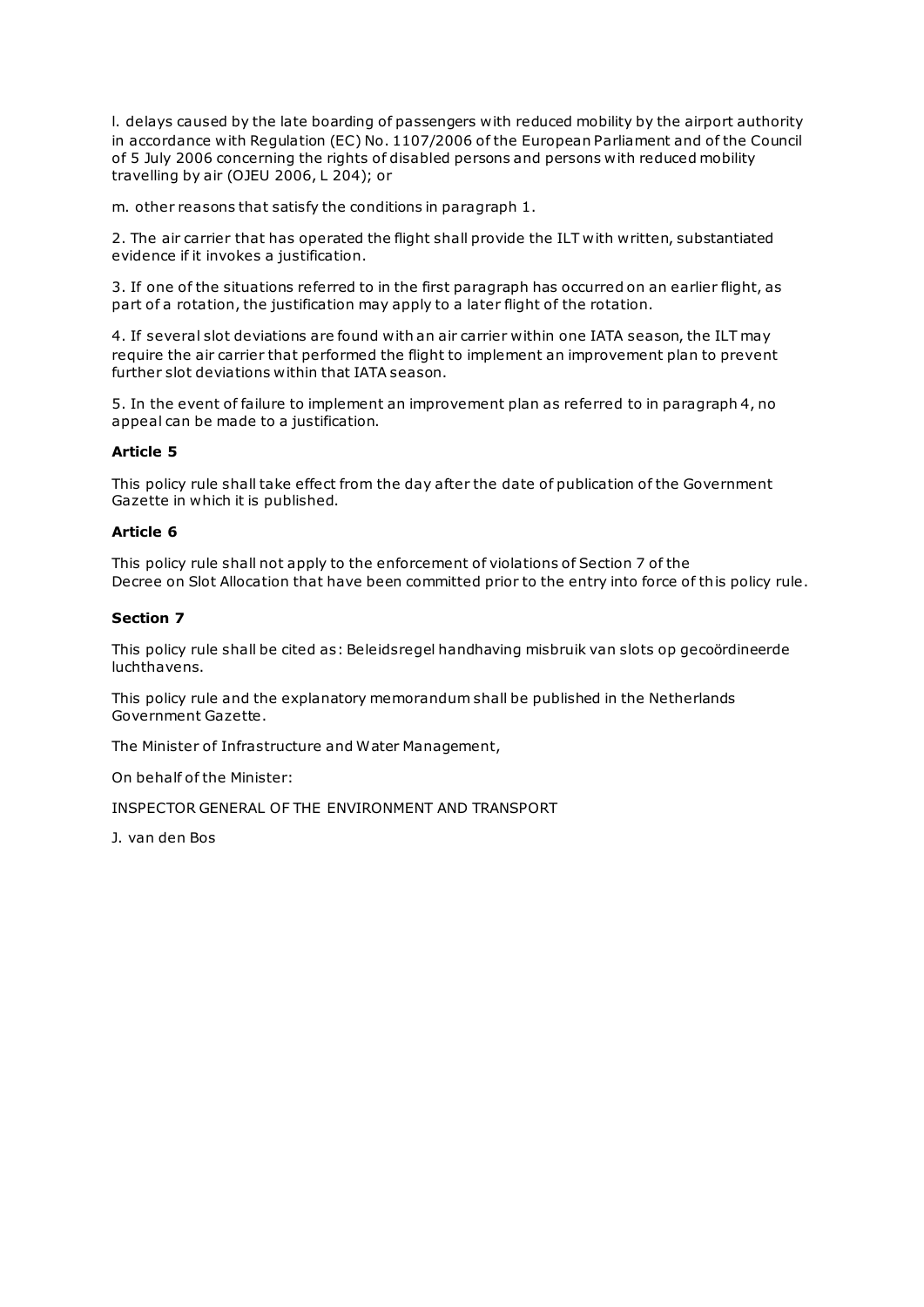## **Annex 1, Catalogue of fines as referred to in Article 3**

*The column Act/article is deliberately not translated, because the Decree on slot allocation is also not offered in translation.*

| Night movements without a night slot<br>1.                                                                                                                             |                                                                           |                                                                                                                                    |                                     |  |
|------------------------------------------------------------------------------------------------------------------------------------------------------------------------|---------------------------------------------------------------------------|------------------------------------------------------------------------------------------------------------------------------------|-------------------------------------|--|
| 1.1 Repeatedly and intentionally perform air services at times substantially different from the assigned slot<br>resulting in nighttimem ovements with a daytime slot; |                                                                           |                                                                                                                                    |                                     |  |
| <b>Fine</b><br>code                                                                                                                                                    | <b>Act/article</b>                                                        | <b>Description violation</b>                                                                                                       | Fine amounts                        |  |
| B 7.1.a<br>(1)                                                                                                                                                         | <b>Besluit</b><br>slotallocatie<br>Artikel 7, lid 1,<br>onderdeel a       | Performing a night movement with a daytime slot<br>with an aircraft in noise category S1. (Table 2)                                | € 75.000,- per violation            |  |
| <b>B</b> 7.1.a<br>(2)                                                                                                                                                  | <b>Besluit</b><br>slotallocatie<br>Artikel 7, lid 1,<br>onderdeel a       | Performing a night movement with a daytime slot<br>w ith an aircraft in noise category S2, S3, S4. (Table<br>2)                    | € 50.000,- per violation            |  |
| B 7.1.a<br>(3)                                                                                                                                                         | <b>Besluit</b><br>slotallocatie<br>Artikel 7, lid 1,<br>onderdeel a       | Performing a night movement with a daytime slot<br>with an aircraft in noise category S5 S6 of S7.<br>(Table 2)                    | € 25.000,- per violation            |  |
| night)                                                                                                                                                                 |                                                                           | 1.2 Operate an air service without a slot assigned for that air service that results in a night movement (NOREC                    |                                     |  |
| Fine<br>code                                                                                                                                                           | <b>Act/article</b>                                                        | <b>Description violation</b>                                                                                                       | Fine amounts                        |  |
| <b>B</b> 7.1.d<br>(1)                                                                                                                                                  | <b>Besluit</b><br>Slotallocatie<br>Artikel 7, lid 1,<br>onderdeel d       | Making a night movement without a slot with an<br>aircraft in noise category S1. (Table 2)                                         | € 75.000,- per violation            |  |
| <b>B</b> 7.1.d<br>(2)                                                                                                                                                  | <b>Besluit</b><br>Slotallocatie<br>Artikel 7, lid 1,<br>onderdeel d       | Making a night movement without a slot with an<br>aircraft in noise category S2, S3, S4 of S5. (Table<br>2)                        | € 50.000,- per violation            |  |
| B 7.1.d<br>(3)                                                                                                                                                         | <b>Besluit</b><br>Slotallocatie<br>Artikel 7, lid 1,<br>onderdeel d       | Making a night movement without a slot with an<br>aircraft in noise category S6 of S7.<br>(Table 2)                                | € 25.000,- per violation            |  |
| 2.                                                                                                                                                                     | other violations than nightcurfew                                         |                                                                                                                                    |                                     |  |
|                                                                                                                                                                        | movement (NOREC day)                                                      | 2.1 Operate an air service without a slot allocated for that air service and which does not result in a night                      |                                     |  |
| <b>Finecode</b>                                                                                                                                                        | <b>Act/article</b>                                                        | <b>Description violation</b>                                                                                                       | Fine amounts                        |  |
| B 7.1.d<br>(4)                                                                                                                                                         | <b>Besluit</b><br>Slotallocatie<br>Artikel $\ell$ , lid 1,<br>onderdeel d | Conduct flights w ithout a slot at a coordinated<br>airport w ith a (w ide body) aircraft with an ICAO                             | € 50.000,- per violation            |  |
| B 7.1.d<br>(5)                                                                                                                                                         | <b>Besluit</b><br>Slotallocatie<br>Artikel 7, lid 1,<br>onderdeel d       | Conduct flights w ithout a slot at a coordinated<br>airport w ith a (w ide body) aircraft with an ICAO<br>code A, B of C (Table 3) | € 25.000,- per violation<br>$\cdot$ |  |
|                                                                                                                                                                        |                                                                           | 2.2 Repeated and intentional failure to use an assigned slot (NOOPS)                                                               |                                     |  |
| <b>Finecode</b>                                                                                                                                                        | <b>Act/article</b>                                                        | <b>Description violation</b>                                                                                                       | <b>Fine amounts</b>                 |  |
| B 7.1.c<br>(1)                                                                                                                                                         | Besluit<br>Slotallocatie<br>Artikel 7, lid 1,<br>onderdeel c              | Not using a slot for a (wide body) aircraft with an<br>ICAO code D, E or F (Table 3)                                               | € 50.000,- per violation            |  |
| <b>B</b> 7.1.c<br>(2)                                                                                                                                                  | <b>Besluit</b><br>Slotallocatie<br>Artikel 7, lid 1,<br>onderdeel c       | Not using a slot for an aircraft type (smaller than a<br>wide body) with an ICAO code A, B or C]<br>(Table 3)                      | € 25.000,- per violation            |  |
|                                                                                                                                                                        |                                                                           |                                                                                                                                    |                                     |  |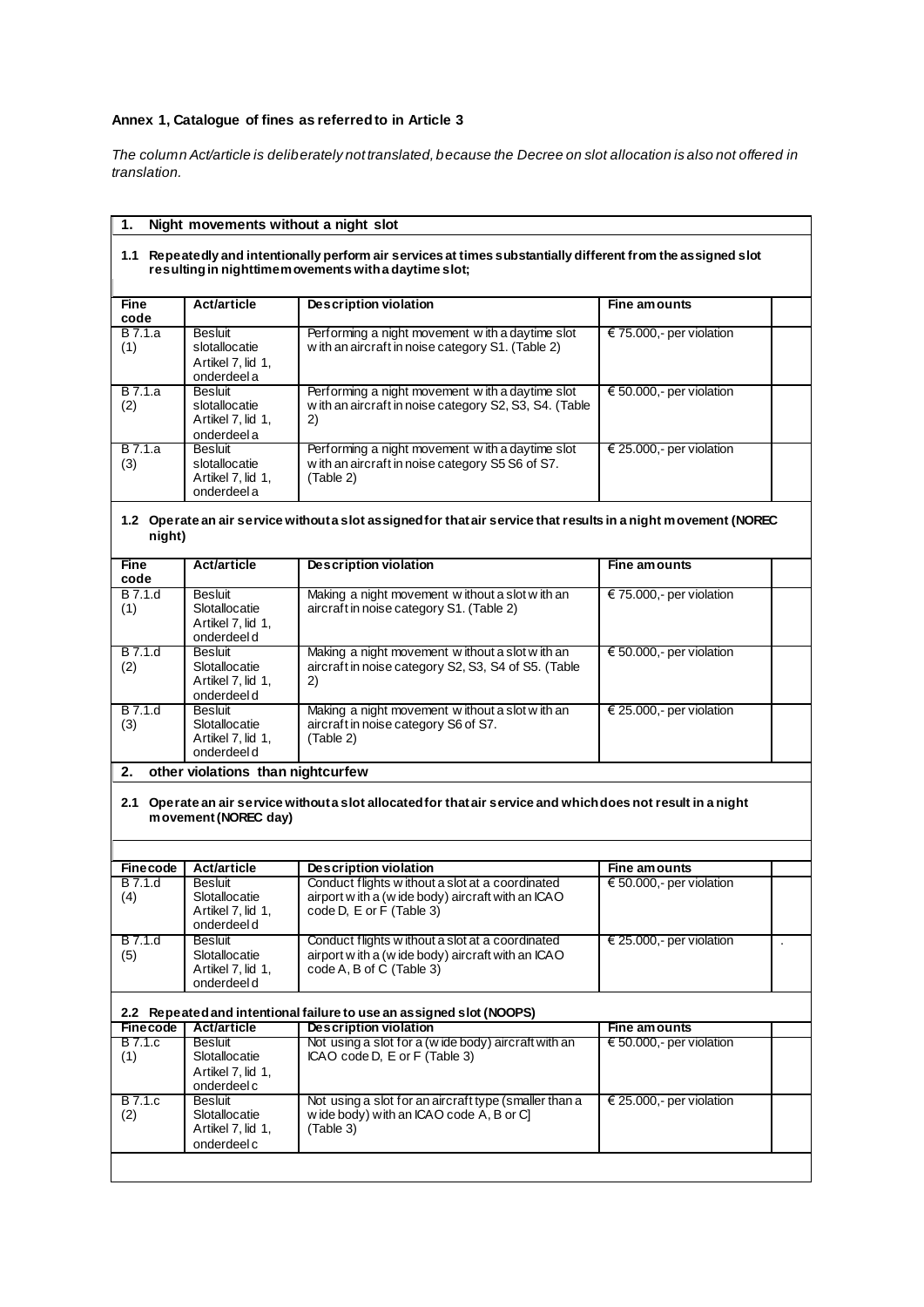| 2.3 Repeatedly and intentionally using a slot in a significantly different way than was indicated at the time of |
|------------------------------------------------------------------------------------------------------------------|
| allocation of the relevant slot                                                                                  |

| Finecode              | <b>Act/article</b>                                                  | Description violation                                                                                                                                                                    | Fine amounts             |
|-----------------------|---------------------------------------------------------------------|------------------------------------------------------------------------------------------------------------------------------------------------------------------------------------------|--------------------------|
| B 7.1.b<br>(1)        | Besluit<br>Slotallocatie<br>Artikel 7, lid 1,<br>onderdeel b        | Use slots in a significantly different way from that<br>for which they were issued for using an ICAO code<br>D, E or F (wide body) aircraft (Table 3)                                    | € 50.000,- per violation |
| <b>B</b> 7.1.b<br>(2) | <b>Besluit</b><br>Slotallocatie<br>Artikel 7, lid 1,<br>onderdeel b | Use slots in a significantly different way from that<br>for w hich they were issued for using an aircraft type<br>(smaller than a w ide body) with an ICAO code A, B<br>or $C$ (Table 3) | € 25.000,- per violation |
| 2.4                   | at significantly different times)                                   | Repeatedly and intentionally perform air services at times significantly different from the assigned slot (flying                                                                        |                          |

| B 7.1.a<br>(4) | Besluit<br>Slotallocatie<br>Artikel 7, lid 1,<br>onderdeel a | Use slots at significantly different times than those<br>issued for using a (wide body) aircraft with an ICAO<br>code D, E of F (table 3)                                 | € 50.000,- per violation |  |
|----------------|--------------------------------------------------------------|---------------------------------------------------------------------------------------------------------------------------------------------------------------------------|--------------------------|--|
| B 7.1.a<br>(5) | Besluit<br>Slotallocatie<br>Artikel 7. lid 1.<br>onderdeel a | Use slots at significantly different times than those<br>issued for using a (aircraft type smaller than a wide<br>body) aircraft with an ICAO code A, B or C (Table<br>3) | € 25.000,- per violation |  |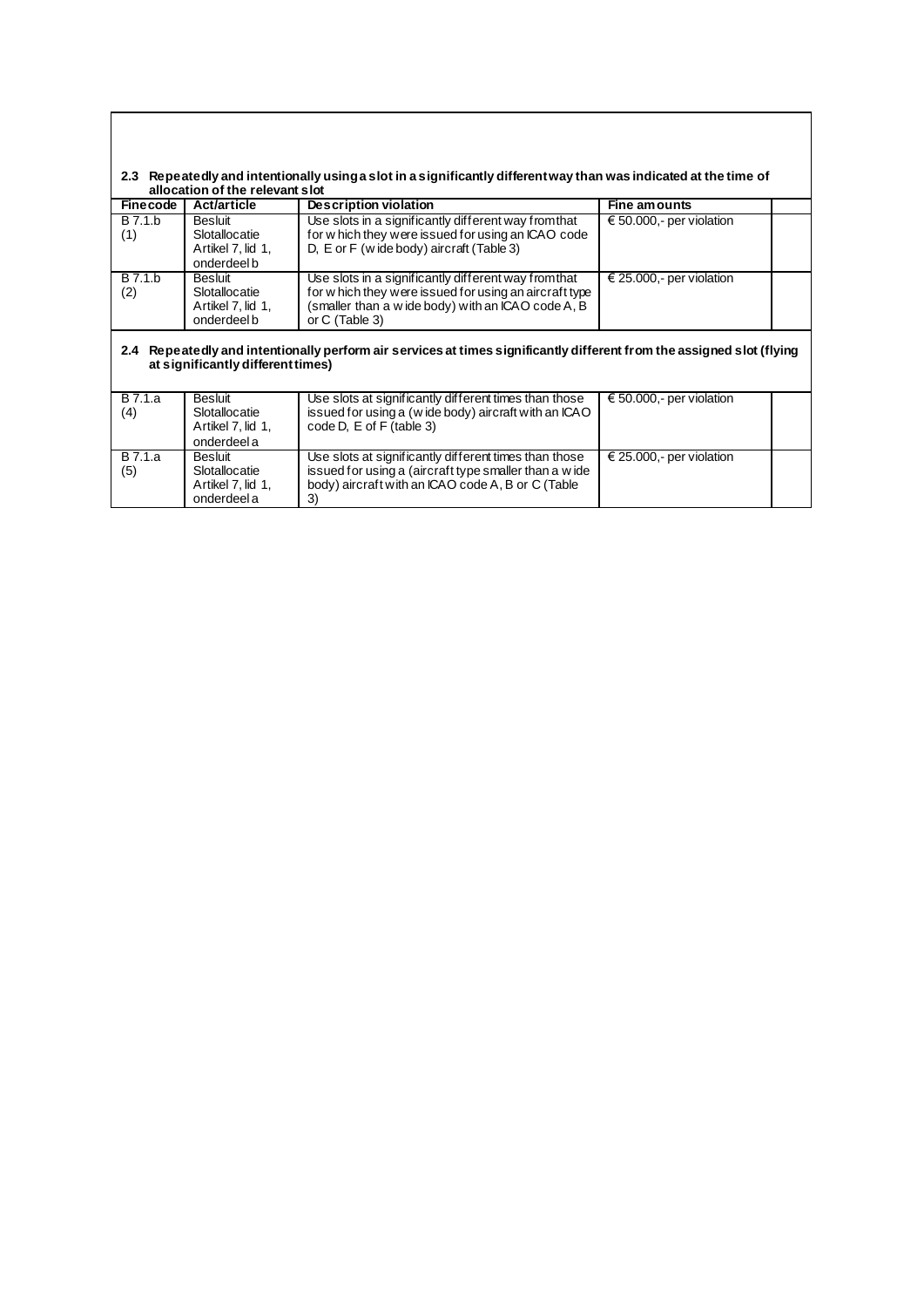# **Table 2 (Schiphol tarieven en voorwaarden)**

| Geluidscategorie                                                                                                | Geluidscategorie                                                               | Geluidscategorie                                                                                                                            | Geluidscategorie                                                                                                       |
|-----------------------------------------------------------------------------------------------------------------|--------------------------------------------------------------------------------|---------------------------------------------------------------------------------------------------------------------------------------------|------------------------------------------------------------------------------------------------------------------------|
| S1                                                                                                              | S2                                                                             | S3                                                                                                                                          | S4                                                                                                                     |
| Airbus A300                                                                                                     | Airbus A310<br><b>Airbus A321</b><br>Airbus A319<br>Airbus A320<br>Airbus A330 | Airbus A318                                                                                                                                 |                                                                                                                        |
| <b>B727</b><br>B737-100/200/300/400/500<br>B767-100200/300<br>B747-200<br>Antonov niet vermelde typen           | B737-600/700/800/900<br>B767-400<br>B747-400<br><b>B757</b><br>Antonov 148     | B777-200/300er                                                                                                                              | <b>B717</b>                                                                                                            |
|                                                                                                                 | <b>ATR42</b><br>ATR72                                                          |                                                                                                                                             |                                                                                                                        |
| BAe niet vermelde typen<br>$DC-8$<br>DC-9<br>DC-10<br>Ilyushin alle typen<br><b>Tupolev alle typen</b><br>Yak42 | <b>Embraer</b><br>170/175/190/195<br>Fokker 100<br><b>MD-11</b><br>Shorts 360  | BAe 146/AVRO RJ series<br><b>Bombardier CRJ700</b><br><b>Bombardier 900</b><br>Canadair CL600<br>Canadair RJ 700/900<br>Sukhoi Superjet SU9 | Bae 125-800                                                                                                            |
| <b>Fokker 27/50</b>                                                                                             |                                                                                |                                                                                                                                             | Fokker 70                                                                                                              |
| Lockheed alle typen                                                                                             |                                                                                |                                                                                                                                             |                                                                                                                        |
| MD-81/82/83/87/88                                                                                               |                                                                                |                                                                                                                                             | <b>MD-90</b>                                                                                                           |
| Gulfstream II/III<br>Hawker 700                                                                                 |                                                                                |                                                                                                                                             | Gulfstream IV/V or 650<br>Hawker 800<br>Hawker 750/800 XP                                                              |
| Cessna 650                                                                                                      |                                                                                |                                                                                                                                             | Cessna 500<br>Cessna 560 XL                                                                                            |
| Falcon 10/20/50                                                                                                 |                                                                                |                                                                                                                                             | Cessna 750                                                                                                             |
|                                                                                                                 |                                                                                |                                                                                                                                             | Falcon 200/900/2000/7x<br><b>IAI Galaxy</b><br>SPX<br>IAI other types<br>Learjet 31/35/36/45/55/60<br>Beech alle typen |
| Alle vliegtuigen niet vermeld<br>in geluidscategorieën S1, S2,<br>53, 54, 55, 56 of 57                          |                                                                                | Alle helikopters                                                                                                                            |                                                                                                                        |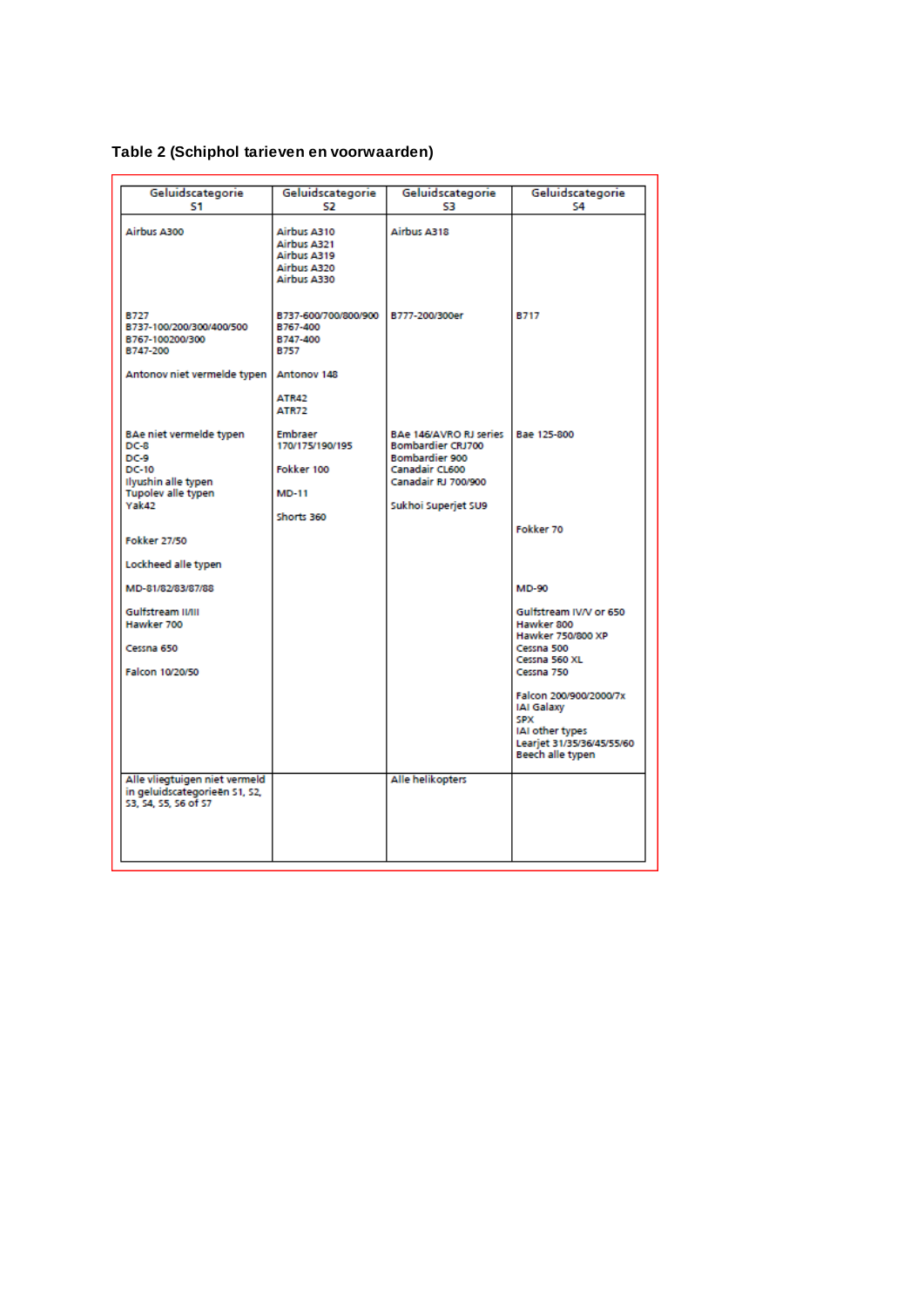| Geluidscategorie<br>S5                                | Geluidscategorie<br>S6 | Geluidscategorie<br>S7 |
|-------------------------------------------------------|------------------------|------------------------|
| Airbus A340                                           | Airbus A321NEO         | Airbus A320NEO         |
|                                                       |                        | Airbus A350            |
| DHC (DH8D)                                            |                        | Airbus A380            |
| <b>Bombardier Global Express</b>                      | B737-800MAX            |                        |
|                                                       | B747-800               |                        |
|                                                       | <b>B787</b>            |                        |
| Canadair CL601/604                                    | Canadair RJ100/200     |                        |
| Dornier 328/jet                                       |                        |                        |
| <b>Embraer E120</b>                                   |                        |                        |
| <b>Embraer E135/145</b>                               |                        |                        |
| Saab alle typen                                       |                        |                        |
| Alle vliegtuigen < 6 ton MTOW                         |                        |                        |
|                                                       |                        |                        |
| Alle propellervliegtuigen $\leq 9$ ton<br><b>MTOW</b> |                        |                        |

# **Table 3 (ICAO aircraftcodes)**

| <b>Code letter</b> | Wingspan                          | Outer main gear wheel span | <b>Typical aeroplane</b>                                  |
|--------------------|-----------------------------------|----------------------------|-----------------------------------------------------------|
| А                  | $<$ 15 $m$                        | $< 4.5$ m                  | PIPER PA-31/CESSNA 404 Titan.                             |
| R                  | $15 m$ but < $24 m$               | $4.5$ m but < 6 m          | BOMBARDIER Regional Jet CRJ-200/DE HAVILLAND CANADA DHC-6 |
| е                  | $24$ m but < $36$ m               | $6 m but \leq 9 m$         | BOEING 737-700/AIRBUS A-320/EMBRAER ERJ 190-100           |
| Ð                  | $36$ m but < $52$ m               | 9 m but < 14 m             | B767 Series/AIRBUS A-310                                  |
| Ε                  | 52 m but < 65 m $9$ m but < 14 m  |                            | B777 Series/B787 Series/A330 Family                       |
|                    | 65 m but < 80 m   14 m but < 16 m |                            | BOEING 747-8/AIRBUS A-380-800                             |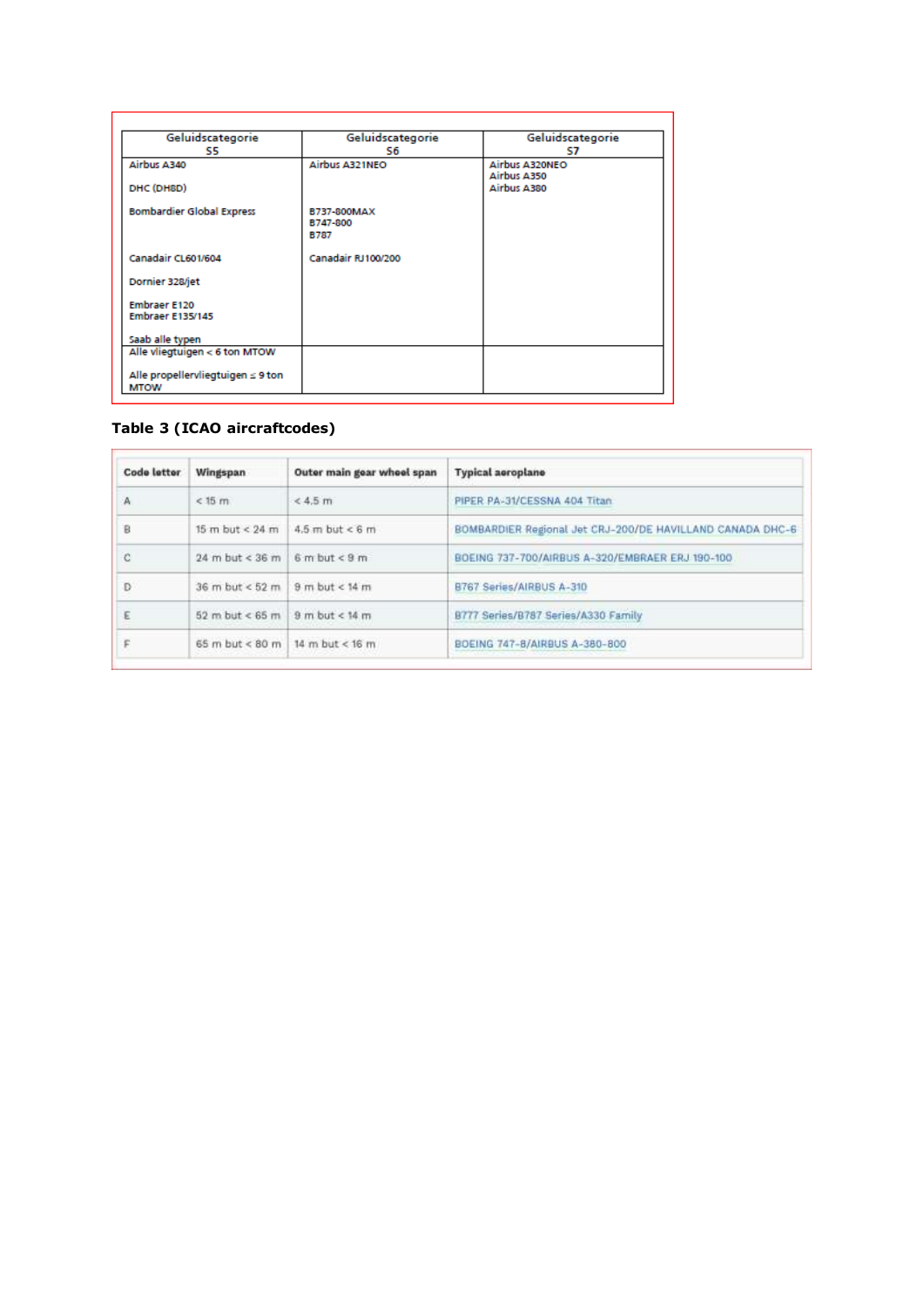### **EXPLANATION :**

**General:**

This policy rule indicates how a violation of Section 7(1) of the Decree on Slot Allocation will be enforced by the ILT. A catalog of fines has been included to inform airlines. Monitoring process

The monitoring of slots is done by the slot coordinator (Airport Coordination Netherlands, ACNL). ACNL also determines how slot deviations count for the so-called use it or lose it rule by which, after actually operating a percentage of the flights for which a slot has been issued, the air carrier concerned is entitled to the same series of slots in the next corresponding scheduling period and whether airlines may invoke force majeure for this rule. ACNL reports the slot deviations to ILT. The ILT investigates these slot deviations in the context of slot misuse. The conclusion of these investigations may result in an intervention. Both ACNL and the ILT can impose sanctions, they can also run together.

If a slot deviation is found then the airline will be notified by ACNL. The notification by the ILT is in addition to the notification by ACNL. Furthermore, the attention of the air carrier is drawn to the fact that with subsequent slot deviations there may be a violation (depending on the type of slot deviation). In the event of violations, appropriate intervention takes place based on the intervention matrix from the National Enforcement Strategy (LHS) and the ILT may decide to impose an administrative fine in accordance with the provisions of this policy rule and the associated fine catalog. In accordance with Article 11.16, paragraph 3, section g, of the Aviation Act, the maximum fine that can be imposed for a slot violation is currently €670,000.

The term 'night regime' refers to the period as specified in Article 4.2.3.a of the Schiphol Airport Traffic Ruling (the period from 23:00 hours to 07:00 hours (local time), as it was in force when this policy rule entered into effect.

If intentional is included in the description of the prohibitions in Article 7 of the Slot Allocation Decree, the moment the pilot asks for permission to depart (start-up clearance) while the air carrier knew, or should have known, that a slot deviation or violation was going to take place, for example, could be decisive in this regard. In the case of the non-use of a slot, for example, it is examined whether a slot could still be returned at the time the airline knew it could not or would not use the slot. The most important thing is that if an air carrier could have avoided a slot discrepancy that qualifies as a violation by means of administrative actions, it cannot invoke the grounds for justification referred to in Article 4. Violations that are the result of failure to implement improvement plans as discussed with ACNL and/or the ILT are considered to have been committed intentionally.

### **Flying at a coordinated airport without a slot:**

Using a coordinated airport without being allocated a slot for this purpose is seen as a serious form of slot misuse because:

- There is shortage of slots at the airports, the shortage in the form of the maximum number of slots allowed is distributed according to the rules among the applicants for these slots. By operating a flight without a slot, fewer slots are remaining for legitimate applicants.

- The allocation of slots takes into account the maximum usage of the airport per time unit. A flight without an allocated slot may generate a demand above the maximum, which may cause other flights to wait.

- Slots, are scarce and expensive, especially at a severely congested airport like Schiphol. The exact value of slots in the Netherlands is unknown because slots are not directly tradable in the

Netherlands. Schiphol is among the top 3 severely congested airports worldwide along with Hong Kong and Heathrow. Flying without a slot distorts competition.

There are additional limitations in the handling capacity of large (wide body) aircraft. Flying without a slot with this category is therefore qualified as very serious.

### **Article-by-article**

Article 2

**The concept of repeatedly:**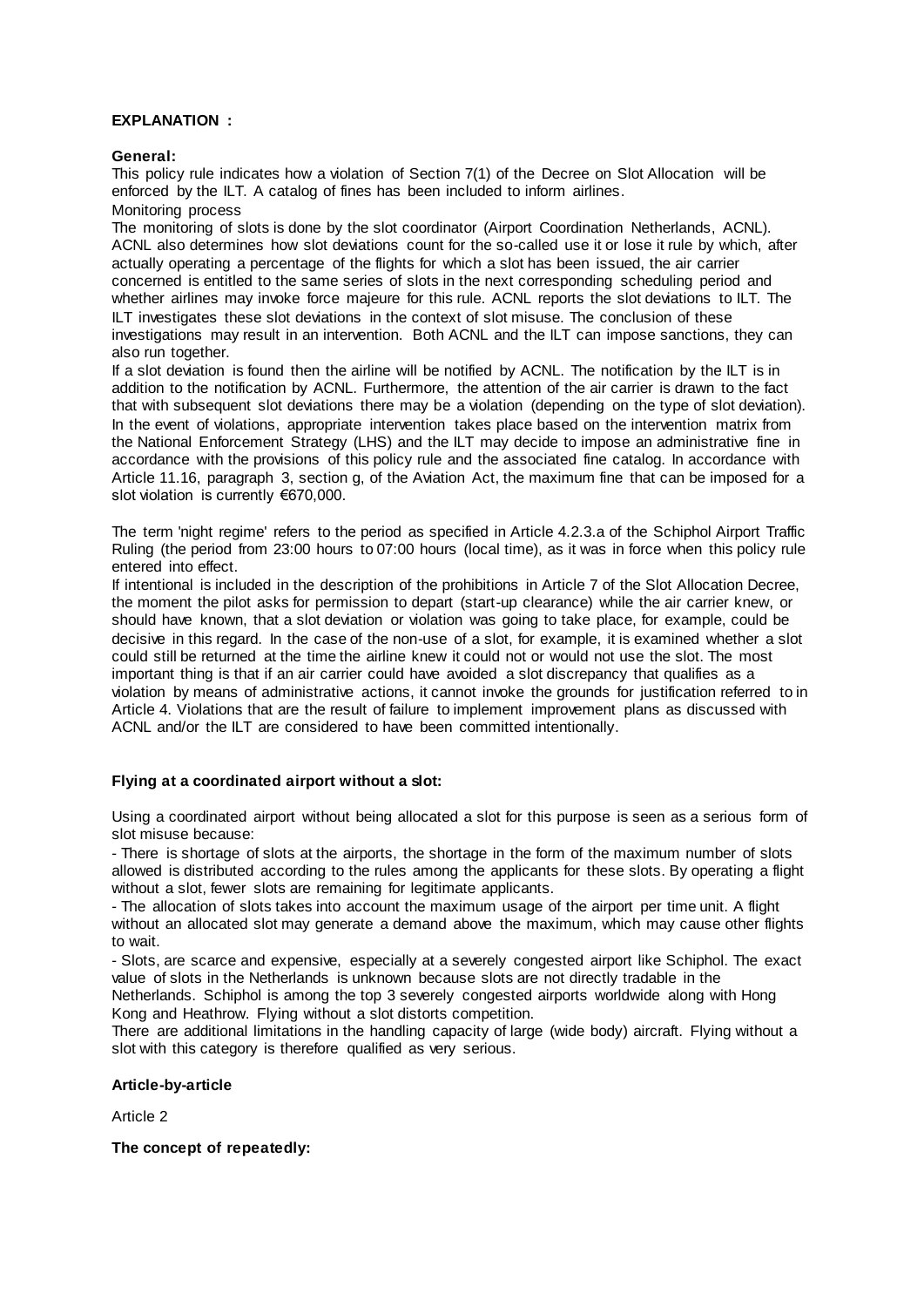If repeatedly occurs in the description of a prohibition described in article 7 of the Decree on Slot Allocation, it makes that the first slot deviation does not constitute in a violation. A repetition within one IATA season is considered as repetitive. At the start of the next IATA season the counting starts again at zero.

Examples of counting the number of slot deviations that result in a slot violation:Numbers of deviations when flying without a slot (article 7, paragraph 1, part d, Decree on Slot allocation):

This is the most serious violation in terms of slot misuse and is forbidden. Therefore, the airline that operates just one flight without a slot already commits a punishable violation. **Each flight without a slot is seen as a separate violation.**

**Counting of deviations for all other violations** (Article 7, paragraph 1, sections a, b and c, Decree on Slot Allocation):

For all other forms of slot misuse, repeatedly is an element of the violation, as in cases of not operating an allocated slot. Failure to operate a first allocated slot (without returning it in a timely manner) within one IATA season does not yet constitute an offense, we refer to it as a "deviation". If within one IATA season not using a slot occurs twice however, a violation will be established (there is a repetition in place). From here is counted further. The third time a slot is not used leads to the second violation and so on.

The deviations below take place within 1 IATA season:

1x failure to use a slot: discrepancy (the airline is informed) 2x failure to use a slot: violation 1 (the airline will be sanctioned) 3x failure to use a slot: violation 2 (the airline will be sanctioned) 4x failure to use a slot: violation 3 (the airline will be sanctioned)

#### **Article 4**

In accordance with Article 5:5 of the General Administrative Law Act, the ILT will not impose an administrative fine if there is justification for the violation. Article 4, paragraph 1 of this Policy Rule contains a non-exhaustive list of justifications. A justification may consist of force majeure, selfdefense, acting in execution of a statutory provision and acting in execution of an authorized official order. For example, an instruction from air traffic control. Furthermore, in accordance with Article 5:41 of the General Administrative Law Act an administrative fine will not be imposed if the airline cannot be held responsible for the violation.

Examples of external causes can be: bird strikes, lightning strikes, other damage caused by bad weather, volcanic eruptions, damage to the aircraft by external objects. Also damage caused by third parties (contracted by the operating airline;

### **Annex 1, Fine Catalog:**

Proportionality of fines for violations during the night-time regime:

In order to make the fines for violations of the night regime proportional to the severity of the violation, a category classification is used according to the noise production in EPNdB values per aircraft in accordance with the certification recognized and accepted by ICAO. The degree of noise production determines the seriousness of the violation. After all, the primary purpose of enforcing the night-time regime is to protect the surrounding area against disturbance from landing and departing aircraft (damage to airport operations with a night-time regime). Furthermore, the number of slots allocated in the hours of the night regime is very limited. Therefore, flying without a slot allocated for this period is also considered an aggravating factor. The fine amounts for violations of the night regime are therefore higher than the fine amounts for violations of the day regime.

Proportionality of other fines in the fines catalog: